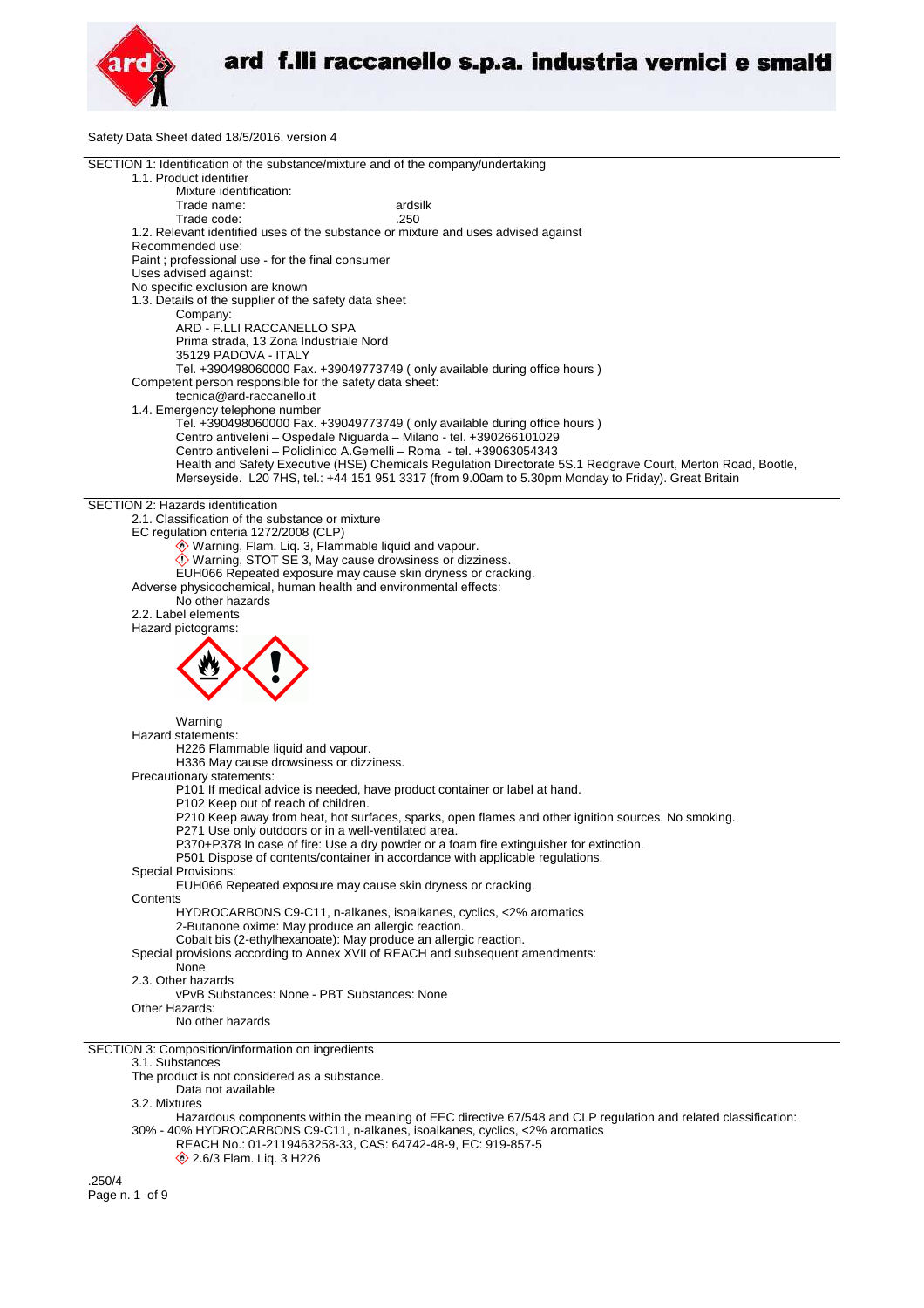Safety Data Sheet **♦ 3.10/1 Asp. Tox. 1 H304** 3.8/3 STOT SE 3 H336 EUH066 DECLP (CLP)\* 0.25% - 0.5% Zirconio 2-etilesanoato REACH No.: 01-2119979088-21, CAS: 22464-99-9, EC: 245-018-1 3.7/2 Repr. 2 H361 0.25% - 0.5% 2-Butanone oxime REACH No.: 01-2119539477-28, Index number: 616-014-00-0, CAS: 96-29-7, EC: 202-496-6 3.6/2 Carc. 2 H351 **♦ 3.3/1 Eye Dam. 1 H318**  3.4.2/1-1A-1B Skin Sens. 1,1A,1B H317  $\Diamond$  3.1/4/Dermal Acute Tox. 4 H312 0.25% - 0.5% Xylene REACH No.: 01-2119488216-32, Index number: 601-022-00-9, CAS: 1330-20-7, EC: 215-535-7 **♦ 2.6/3 Flam. Liq. 3 H226** 3.9/2 STOT RE 2 H373 **♦ 3.10/1 Asp. Tox. 1 H304 12.2/2 Skin Irrit. 2 H315**  $\Diamond$  3.1/4/Dermal Acute Tox. 4 H312  $\ddot{\diamond}$  3.3/2 Eye Irrit. 2 H319  $\ddot{\odot}$  3.1/4/Inhal Acute Tox. 4 H332 3.8/3 STOT SE 3 H335 0.1% - 0.25% Ethylbenzene REACH No.: 01-2119489370-35, Index number: 601-023-00-4, CAS: 100-41-4, EC: 202-849-4 **◆ 2.6/2 Flam. Liq. 2 H225**  $\ddot{\diamond}$  3.1/4/Inhal Acute Tox. 4 H332 3.9/2 STOT RE 2 H373 3.10/1 Asp. Tox. 1 H304 0.1% - 0.25% Cobalt bis (2-ethylhexanoate) CAS: 136-52-7, EC: 205-250-6 **♦ 3.3/2 Eye Irrit. 2 H319** 4.1/A1 Aquatic Acute 1 H400 3.4.2/1-1A-1B Skin Sens. 1,1A,1B H317 4.1/C3 Aquatic Chronic 3 H412 3.7/2 Repr. 2 H361 498 ppm 1-Methoxy-2-propanol; monopropylene glycol methyl ether REACH No.: 01-2119457435-35, Index number: 603-064-00-3, CAS: 107-98-2, EC: 203-539-1 **♦ 2.6/3 Flam. Lig. 3 H226 3.8/3 STOT SE 3 H336** 36 ppm Naphthalene Index number: 601-052-00-2, CAS: 91-20-3, EC: 202-049-5 3.6/2 Carc. 2 H351  $4.1/A1$  Aquatic Acute 1 H400 M=1.  $\hat{\textcircled{}}$  4.1/C1 Aquatic Chronic 1 H410 M=1.  $\Diamond$  3.1/4/Oral Acute Tox. 4 H302 \*DECLP (CLP): Substance classified in accordance with Note P, Annex VI of EC Regulation (EC) 1272/2008. The classification as a carcinogen or mutagen need not apply if it can be shown that the substance contains less than 0,1 % w/w benzene (EINECS No 200-753-7). When the substance is not classified as a carcinogen at least the precautionary statements (P102-)P260-P262-P301 + P310-P331 (Table 3.1) or the S-phrases (2-)23-24-62 (Table 3.2) shall apply. This note applies only to certain complex oil-derived substances in Part 3. SECTION 4: First aid measures 4.1. Description of first aid measures

In case of skin contact:

Immediately take off all contaminated clothing.

- Areas of the body that have or are only even suspected of having come into contact with the product must be rinsed immediately with plenty of running water and possibly with soap.
- In case of eyes contact:

Rinse immediately with plenty of water and seek medical advice.

- In case of Ingestion:
- Do not under any circumstances induce vomiting. OBTAIN A MEDICAL EXAMINATION IMMEDIATELY. In case of Inhalation:

Remove casualty to fresh air and keep warm and at rest.

- 4.2. Most important symptoms and effects, both acute and delayed
	- **Drowsiness**
	- Dizziness

Nausea

.250/4 Page n. 2 of 9

<sup>4.3.</sup> Indication of any immediate medical attention and special treatment needed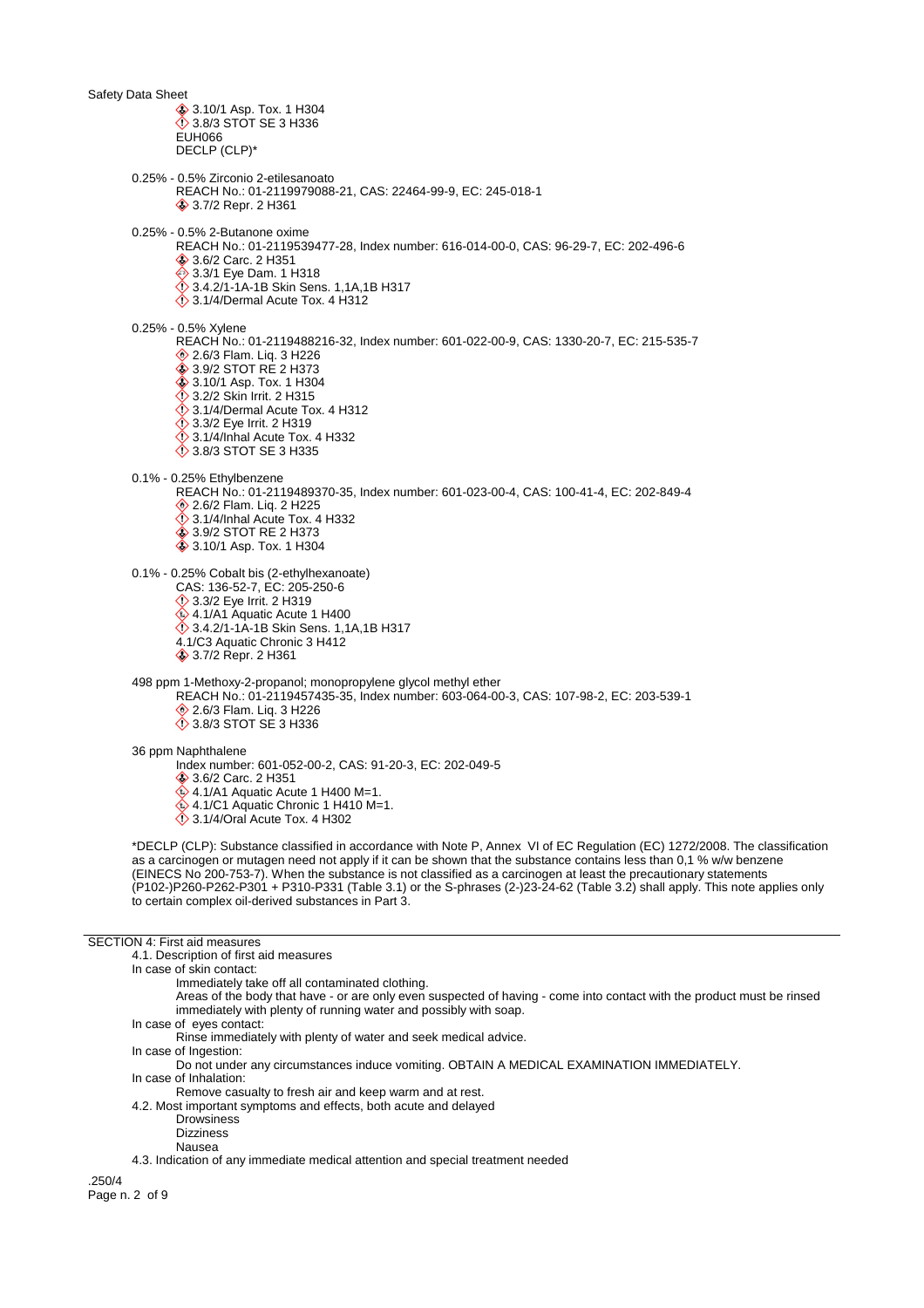In case of accident or unwellness, seek medical advice immediately (show directions for use or safety data sheet if possible).

Treatment:

Treat symptomatically.

| SECTION 5: Firefighting measures              |                                                                                                                  |
|-----------------------------------------------|------------------------------------------------------------------------------------------------------------------|
| 5.1. Extinguishing media                      |                                                                                                                  |
|                                               | Suitable extinguishing media:                                                                                    |
|                                               | Use dry chemical or foam extinguishers.                                                                          |
|                                               | Extinguishing media which must not be used for safety reasons:                                                   |
|                                               | None in particular.                                                                                              |
|                                               | 5.2. Special hazards arising from the substance or mixture                                                       |
|                                               |                                                                                                                  |
|                                               | May produce toxic fumes of carbon monoxide if burning.                                                           |
|                                               | Do not inhale explosion and combustion gases.                                                                    |
| 5.3. Advice for firefighters                  |                                                                                                                  |
|                                               | Before approaching the fire, cool containers exposed to fire with water spray. Wear full firefighting equipment. |
|                                               | Use suitable breathing apparatus.                                                                                |
|                                               | Move undamaged containers from immediate hazard area if it can be done safely.                                   |
|                                               |                                                                                                                  |
| <b>SECTION 6: Accidental release measures</b> |                                                                                                                  |
|                                               | 6.1. Personal precautions, protective equipment and emergency procedures                                         |
|                                               | Wear personal protection equipment.                                                                              |
|                                               | Remove all sources of ignition.                                                                                  |
|                                               | Remove persons to safety.                                                                                        |
|                                               | See protective measures under point 7 and 8.                                                                     |
|                                               | 6.2. Environmental precautions                                                                                   |
|                                               | Do not allow to enter into soil/subsoil. Do not allow to enter into surface water or drains.                     |
|                                               | Retain contaminated washing water and dispose it.                                                                |
|                                               | In case of gas escape or of entry into waterways, soil or drains, inform the responsible authorities.            |
|                                               | 6.3. Methods and material for containment and cleaning up                                                        |
|                                               | Suitable material for taking up: absorbing material, organic, sand.                                              |
|                                               | 6.4. Reference to other sections                                                                                 |
|                                               | See also section 8 and 13                                                                                        |
|                                               |                                                                                                                  |
| SECTION 7: Handling and storage               |                                                                                                                  |
|                                               | 7.1. Precautions for safe handling                                                                               |
|                                               | Avoid contact with skin and eyes, inhalation of vapours and mists.                                               |
|                                               | Don't use empty container before they have been cleaned.                                                         |
|                                               | Contamined clothing should be changed before entering eating areas.                                              |
|                                               | Do not eat or drink while working.                                                                               |
|                                               | See also section 8 for recommended protective equipment.                                                         |
|                                               | 7.2. Conditions for safe storage, including any incompatibilities                                                |
|                                               | Store at below 20 °C. Keep away from unguarded flame and heat sources. Avoid direct exposure to sunlight.        |
|                                               | Keep away from unguarded flame, sparks, and heat sources. Avoid direct exposure to sunlight.                     |
|                                               | Keep away from food, drink and feed.                                                                             |
|                                               | Incompatible materials:                                                                                          |
|                                               | None in particular.                                                                                              |
|                                               |                                                                                                                  |
|                                               | Instructions as regards storage premises:                                                                        |
|                                               | Cool and adequately ventilated.                                                                                  |
| 7.3. Specific end use(s)                      | None in particular                                                                                               |
|                                               |                                                                                                                  |
|                                               | SECTION 8: Exposure controls/personal protection                                                                 |
| 8.1. Control parameters                       |                                                                                                                  |
| Exposure limit(s):                            |                                                                                                                  |
|                                               | HYDROCARBONS C9-C11, n-alkanes, isoalkanes, cyclics, <2% aromatics - CAS: 64742-48-9                             |
|                                               | DFG - LTE(8h): 1200 mg/m3, 197 ppm                                                                               |
|                                               | ACGIH - LTE(8h): 1200 mg/m3, 197 ppm                                                                             |
|                                               | Xylene - CAS: 1330-20-7                                                                                          |
|                                               | EU - LTE(8h): 221 mg/m3, 50 ppm - STE: 442 mg/m3, 100 ppm - Notes: Bold-type: Indicative Occupational            |
|                                               | Exposure Limit Values [2,3] and Limit Values for Occupational Exposure [4] (for references see bibliography)     |
|                                               | ACGIH - LTE(8h): 100 ppm - STE: 150 ppm - Notes: A4, BEI - URT and eye irr, CNS impair                           |
|                                               | Ethylbenzene - CAS: 100-41-4                                                                                     |
|                                               |                                                                                                                  |
|                                               | EU - LTE(8h): 442 mg/m3, 100 ppm - STE: 884 mg/m3, 200 ppm - Notes: Bold-type: Indicative Occupational           |
|                                               | Exposure Limit Values [2,3] and Limit Values for Occupational Exposure [4] (for references see bibliography)     |
|                                               | ACGIH - LTE(8h): 20 ppm - Notes: A3, BEI - URT irr, kidney dam (nephropathy), cochlear impair                    |
|                                               | 1-Methoxy-2-propanol; monopropylene glycol methyl ether - CAS: 107-98-2                                          |
|                                               | EU - LTE(8h): 375 mg/m3, 100 ppm - STE: 563 mg/m3, 150 ppm - Notes: Bold-type: Indicative Occupational           |
|                                               | Exposure Limit Values [2,3] and Limit Values for Occupational Exposure [4] (for references see bibliography)     |
|                                               | ACGIH - LTE(8h): 184 mg/m3, 50 ppm - STE: 368 mg/m3, 100 ppm - Notes: A4 - Eye and URT irr                       |
|                                               | Naphthalene - CAS: 91-20-3                                                                                       |
|                                               | EU - LTE(8h): 50 mg/m3, 10 ppm - Notes: Indicative Occupational Exposure Limit Values, proposal [5] (for         |
|                                               | references see bibliography)                                                                                     |
|                                               | ACGIH - LTE(8h): 10 ppm - Notes: Skin, A3 - URT irr, cataracts, hemolytic anemia                                 |
| <b>DNEL Values:</b>                           |                                                                                                                  |
|                                               | HYDROCARBONS C9-C11, n-alkanes, isoalkanes, cyclics, <2% aromatics - CAS: 64742-48-9                             |
|                                               | Worker Professional: 208 mg/kg - Exposure: Human Dermal - Frequency: Long Term, systemic effects                 |
|                                               | Worker Professional: 871 mg/m3 - Exposure: Human Inhalation - Frequency: Long Term, systemic effects             |
|                                               |                                                                                                                  |
| .250/4                                        |                                                                                                                  |
| Page n. 3 of 9                                |                                                                                                                  |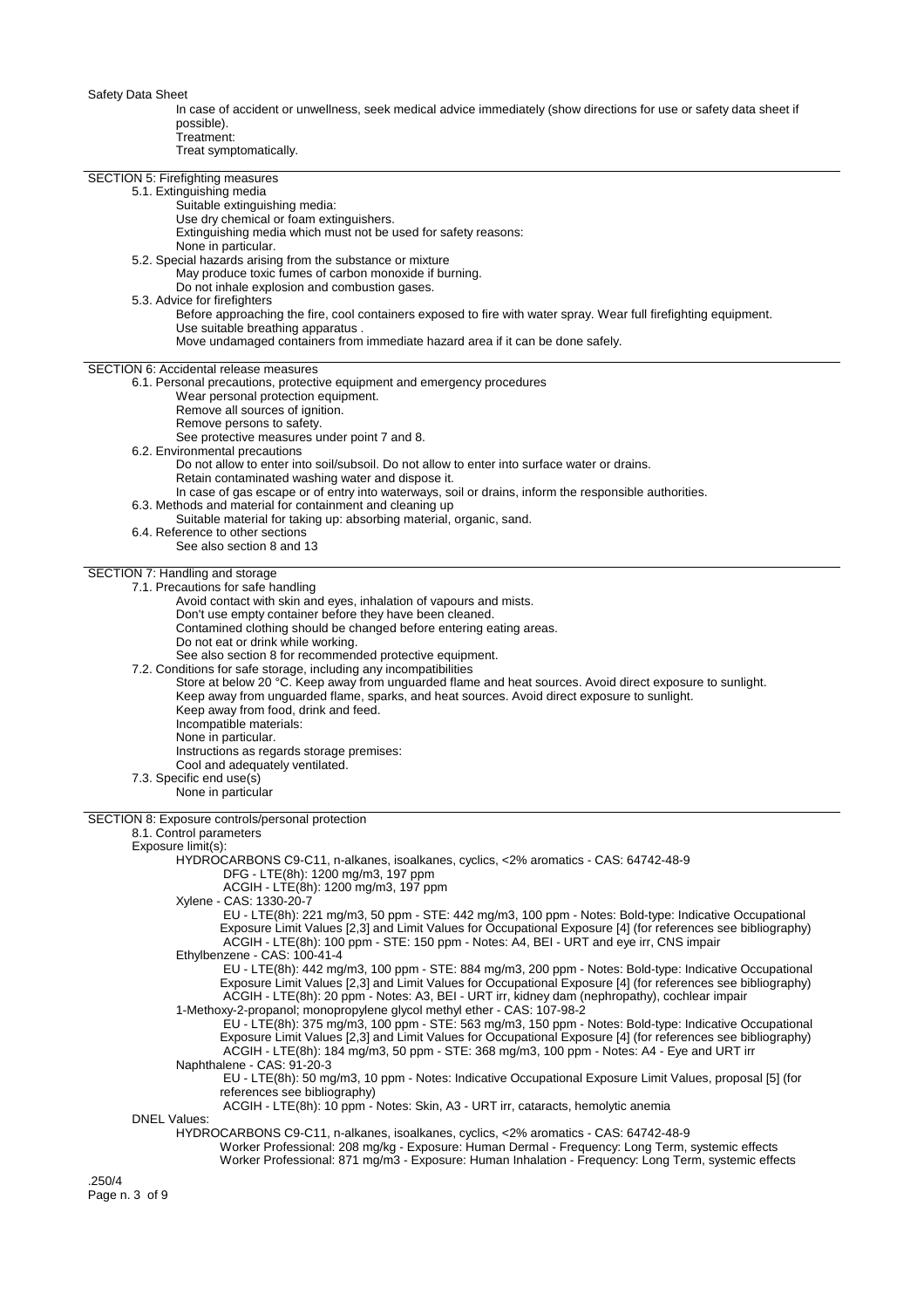Exposure: Human Dermal - Frequency: Long Term, local effects - Endpoint: Hazard Identified but no value available Exposure: Human Inhalation - Frequency: Long Term, local effects - Endpoint: Hazard Identified but no value available 2-Butanone oxime - CAS: 96-29-7 Worker Professional: 2.5 mg/kg - Exposure: Human Dermal - Frequency: Short Term, systemic effects Worker Professional: 1.3 mg/kg - Exposure: Human Dermal - Frequency: Long Term, systemic effects Worker Professional: 9 mg/m3 - Exposure: Human Inhalation - Frequency: Long Term, systemic effects Worker Professional: 3.33 mg/m3 - Exposure: Human Inhalation - Frequency: Long Term, local effects Xylene - CAS: 1330-20-7 Worker Professional: 289 mg/m3 - Exposure: Human Inhalation - Frequency: Short Term, systemic effects Worker Professional: 180 mg/kg - Exposure: Human Dermal - Frequency: Long Term, systemic effects Worker Professional: 77 mg/m3 - Exposure: Human Inhalation - Frequency: Long Term, systemic effects 1-Methoxy-2-propanol; monopropylene glycol methyl ether - CAS: 107-98-2 Worker Professional: 553.5 mg/m3 - Exposure: Human Inhalation - Frequency: Short Term, local effects Worker Professional: 369 mg/m3 - Exposure: Human Inhalation - Frequency: Long Term, systemic effects Worker Professional: 50.6 mg/kg - Exposure: Human Dermal - Frequency: Long Term, systemic effects Exposure: Human Inhalation - Frequency: Long Term, local effects - Endpoint: Hazard Identified but no value available Exposure: Human Dermal - Frequency: Long Term, local effects - Endpoint: Hazard Identified but no value available PNEC Values: HYDROCARBONS C9-C11, n-alkanes, isoalkanes, cyclics, <2% aromatics - CAS: 64742-48-9 Target: Marine water - Type of hazard: Hazard Identified but no value available Target: Fresh Water - Type of hazard: Hazard Identified but no value available Target: Food chain - Type of hazard: Hazard Identified but no value available 2-Butanone oxime - CAS: 96-29-7 Target: Fresh Water - Value: 0.256 mg/l Xylene - CAS: 1330-20-7 Target: Freshwater sediments - Value: 12.46 mg/kg Target: Marine water sediments - Value: 12.46 mg/kg Target: Soil - Value: 2.31 mg/kg Target: Fresh Water - Value: 0.327 mg/l Target: Marine water - Value: 0.327 mg/l 1-Methoxy-2-propanol; monopropylene glycol methyl ether - CAS: 107-98-2 Target: Fresh Water - Value: 10 mg/l Target: Marine water - Value: 1 mg/l Target: Freshwater sediments - Value: 41.6 mg/l Target: Marine water sediments - Value: 4.17 mg/kg Target: Soil (agricultural) - Value: 2.47 mg/kg 8.2. Exposure controls Eye/ face protection: Eye glasses with side protection. For spray application, use basket eye glasses. Skin protection a) protection for hands: NBR (nitrile rubber) gloves. PVA (Polyvinyl alcohol) gloves. In case of a prolonged use employ suitable protective gloves. b) other: Overall. Respiratory protection: Half-face mask DIN EN 140 with filter "A" , brown colour For spray application, use mask according to EN 405 with filter type PA or universal. Thermal Hazards: None Environmental exposure controls: None Appropriate engineering controls: None

SECTION 9: Physical and chemical properties 9.1. Information on basic physical and chemical properties

| <b>Properties</b>      | Value                                        | Method:                  | Notes: |
|------------------------|----------------------------------------------|--------------------------|--------|
| Appearance and colour: | Fluid dispersion<br>various colors           | $\overline{\phantom{a}}$ | --     |
| Odour:                 | Characteristic:<br>aliphatic<br>hydrocarbons | $\overline{\phantom{m}}$ | --     |
| Odour threshold:       | Data not available                           | $\overline{\phantom{a}}$ | --     |
| pH:                    | Irrelevant                                   | --                       | --     |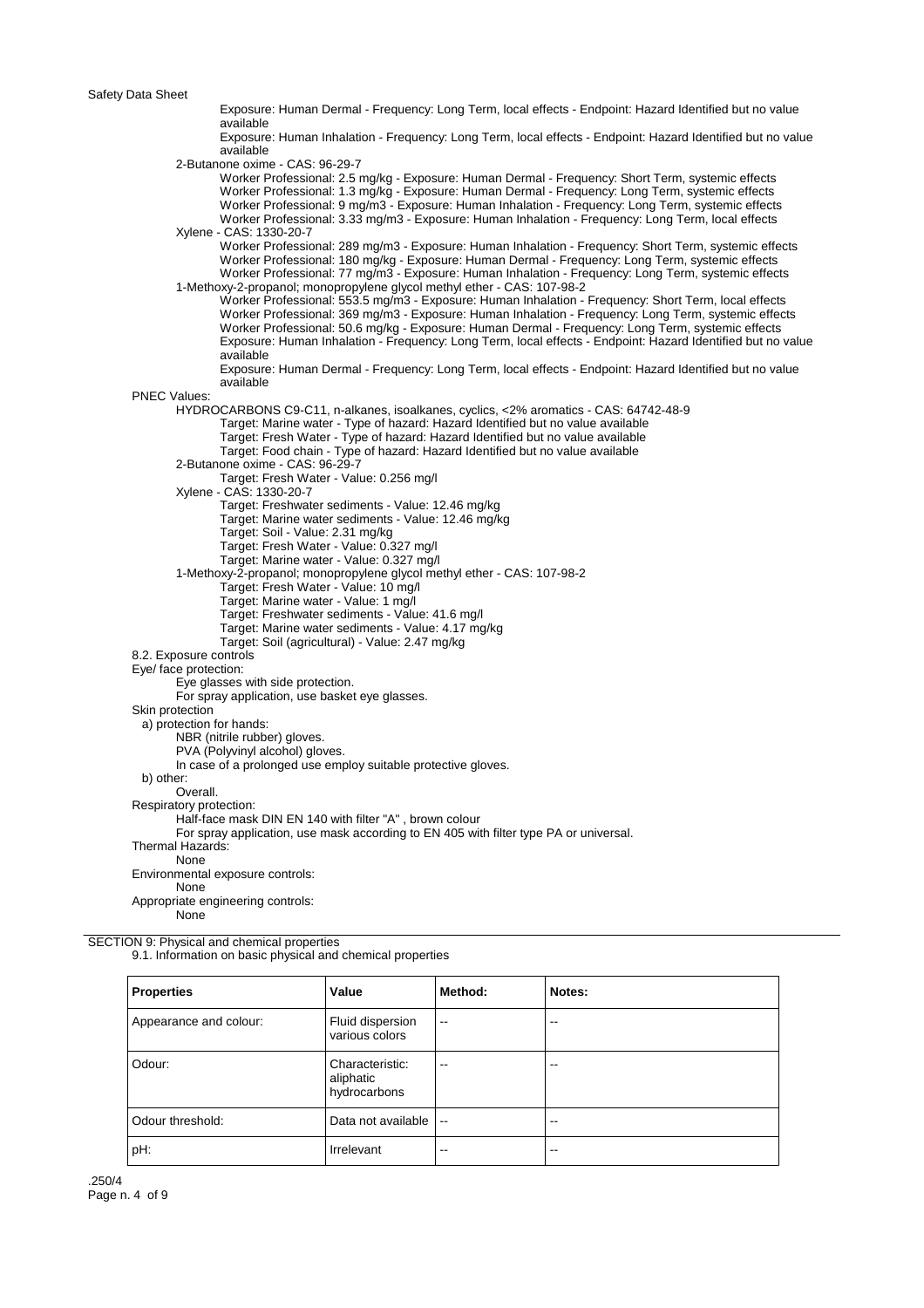| Melting point / freezing point:                  | Data not available | $\overline{a}$           | $-$                      |
|--------------------------------------------------|--------------------|--------------------------|--------------------------|
| Initial boiling point and boiling<br>range:      | Data not available | --                       |                          |
| Flash point:                                     | $37^{\circ}$ C     | EN ISO 13736             | $\overline{\phantom{a}}$ |
| Evaporation rate:                                | Data not available | $\overline{\phantom{a}}$ | $\overline{\phantom{a}}$ |
| Solid/gas flammability:                          | Data not available | $\overline{\phantom{a}}$ | $-$                      |
| Upper/lower flammability or<br>explosive limits: | Data not available | --                       | $-$                      |
| Vapour pressure:                                 | Data not available | --                       | $\sim$                   |
| Vapour density:                                  | Data not available | $-1$                     | ۰.                       |
| Relative density:                                | 1030 - 1260 g/l    | UNI EN ISO<br>2811-1     | $20^{\circ}$ C           |
| Solubility in water:                             | Insoluble          | --                       | $\overline{\phantom{a}}$ |
| Solubility in oil:                               | Miscible           | --                       | $-$                      |
| Partition coefficient (n-octanol/<br>water):     | Data not available | --                       | --                       |
| Auto-ignition temperature:                       | Data not available | $\overline{\phantom{a}}$ | $\overline{\phantom{a}}$ |
| Decomposition temperature:                       | Data not available | Щ,                       | $-$                      |
| Viscosity:                                       | 1600 - 3000 cP     | ISO 2555                 | $20^{\circ}$ C           |
| Explosive properties:                            | Data not available | --                       | $-$                      |
| Oxidizing properties:                            | Data not available | --                       | $-$                      |

## 9.2. Other information

| <b>Properties</b>                        | Value              | Method:                  | Notes:                   |
|------------------------------------------|--------------------|--------------------------|--------------------------|
| Miscibility:                             | Data not available | $\overline{\phantom{a}}$ | $\overline{\phantom{a}}$ |
| Fat Solubility:                          | Data not available | $\overline{\phantom{a}}$ | $-$                      |
| Conductivity:                            | Data not available | $\overline{\phantom{a}}$ | $\overline{\phantom{a}}$ |
| Substance Groups relevant<br>properties: | Data not available | $\overline{\phantom{a}}$ | $-$                      |

Note: The data herein refer to QC when the product was put on the market.

SECTION 10: Stability and reactivity

10.1. Reactivity

Stable under normal conditions

10.2. Chemical stability

Stable under normal conditions

10.3. Possibility of hazardous reactions

None 10.4. Conditions to avoid

Stable under normal conditions.

10.5. Incompatible materials

Avoid contact with combustible materials. The product could catch fire.

10.6. Hazardous decomposition products

None.

SECTION 11: Toxicological information

11.1. Information on toxicological effects

Toxicological information of the mixture:

Data not available

Toxicological information of the main substances found in the mixture:

HYDROCARBONS C9-C11, n-alkanes, isoalkanes, cyclics, <2% aromatics - CAS: 64742-48-9 a) acute toxicity:

.250/4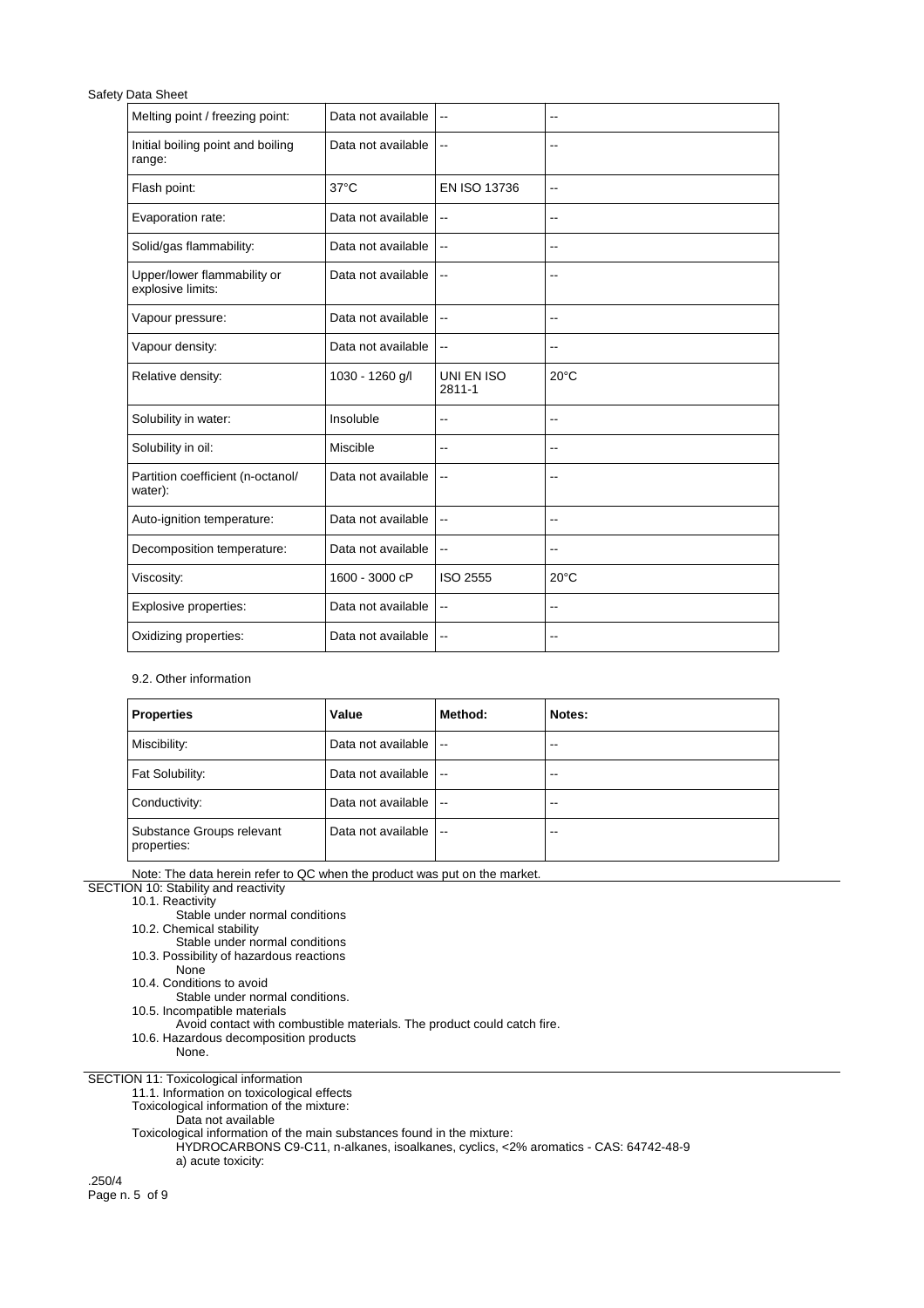Test: LD50 - Route: Oral - Species: Rat > 5000 mg/kg - Source: OCSE 401 Test: LD50 - Route: Skin - Species: Rabbit > 5000 mg/kg - Source: OCSE 402 Test: LC50 - Route: Inhalation - Species: Rat > 4951 mg/m3 - Duration: 4h - Source: OCSE 403 b) skin corrosion/irritation: Test: Skin Corrosive - Route: Skin Negative - Source: OCSE 404 c) serious eye damage/irritation: Test: Eye Irritant Negative - Source: OCSE 405 e) germ cell mutagenicity: Test: Mutagenesis Negative - Source: OCSE 471, 473, 474, 476, 478, 479 f) carcinogenicity: Test: Carcinogenicity Negative - Source: OCSE 453 g) reproductive toxicity: Test: Reproductive Toxicity Negative - Source: OCSE 414, 421, 422 h) STOT-single exposure: Test: Not specified - Route: Inhalation Positive i) STOT-repeated exposure: Test: Not specified - Route: Inhalation Negative - Source: OCSE 408, 413, 422 Zirconio 2-etilesanoato - CAS: 22464-99-9 b) skin corrosion/irritation: Test: Skin Irritant Positive c) serious eye damage/irritation: Test: Eye Irritant Negative 2-Butanone oxime - CAS: 96-29-7 a) acute toxicity: Test: LC50 - Route: Inhalation - Species: Rat = 13.2 mg/L - Duration: 4h Test: LD50 - Route: Skin - Species: Rat = 1000 mg/kg Test: LD50 - Route: Oral - Species: Rat > 900 mg/kg c) serious eye damage/irritation: Test: Eye Corrosive Positive d) respiratory or skin sensitisation: Test: Skin Sensitization Positive e) germ cell mutagenicity: Test: Mutagenesis Negative g) reproductive toxicity: Test: Genotoxicity Positive Xylene - CAS: 1330-20-7 a) acute toxicity: Test: LC50 - Route: Inhalation - Species: Rat = 20 mg/L - Duration: 4h Test: LD50 - Route: Skin - Species: Rabbit > 5000 ml/kg Test: LD50 - Route: Oral - Species: Mouse = 5627 mg/kg Ethylbenzene - CAS: 100-41-4 a) acute toxicity: Test: LD50 - Route: Skin - Species: Rabbit = 15354 mg/kg Test: LD50 - Route: Oral - Species: Rat = 3500 mg/kg Test: LC50 - Route: Inhalation - Species: Rat = 17.2 mg/L - Duration: 4h 1-Methoxy-2-propanol; monopropylene glycol methyl ether - CAS: 107-98-2 a) acute toxicity: Test: LD50 - Route: Oral - Species: Rat = 5300 mg/kg Test: LD50 - Route: Skin - Species: Rabbit = 13000 mg/kg Test: LC50 - Route: Inhalation - Species: Rat = 54.6 mg/L - Duration: 4h If not differently specified, the information required in Regulation (EU)2015/830 listed below must be considered as N.A.: a) acute toxicity; b) skin corrosion/irritation; c) serious eye damage/irritation;

- d) respiratory or skin sensitisation; e) germ cell mutagenicity; f) carcinogenicity; g) reproductive toxicity;
- h) STOT-single exposure;
- i) STOT-repeated exposure;
- j) aspiration hazard.

## SECTION 12: Ecological information

12.1. Toxicity

Adopt good working practices, so that the product is not released into the environment. HYDROCARBONS C9-C11, n-alkanes, isoalkanes, cyclics, <2% aromatics - CAS: 64742-48-9 a) Aquatic acute toxicity: Endpoint: EC50 - Species: Daphnia = 1000 mg/L - Duration h: 48 - Notes: EL0 - Daphnia magna Endpoint: IC50 - Species: Algae > 1000 mg/L - Duration h: 72 - Notes: EL50 - Pseudokrchneriella subcapitata Endpoint: LC50 - Species: Fish > 1000 mg/L - Duration h: 96 - Notes: LL50 - Oncorhynchus mykiss 2-Butanone oxime - CAS: 96-29-7 a) Aquatic acute toxicity: Endpoint: LC50 - Species: Fish > 100 mg/L - Duration h: 96 - Notes: Oryzias latipes Endpoint: EC50 - Species: Daphnia = 750 mg/L - Duration h: 48 - Notes: Daphnia magna b) Aquatic chronic toxicity: Endpoint: NOEC - Species: Fish = 50 mg/L - Duration h: 336 - Notes: Oryzias latipes Endpoint: NOEC - Species: Daphnia > 100 mg/L - Duration h: 504 - Notes: Daphnia magna

.250/4 Page n. 6 of 9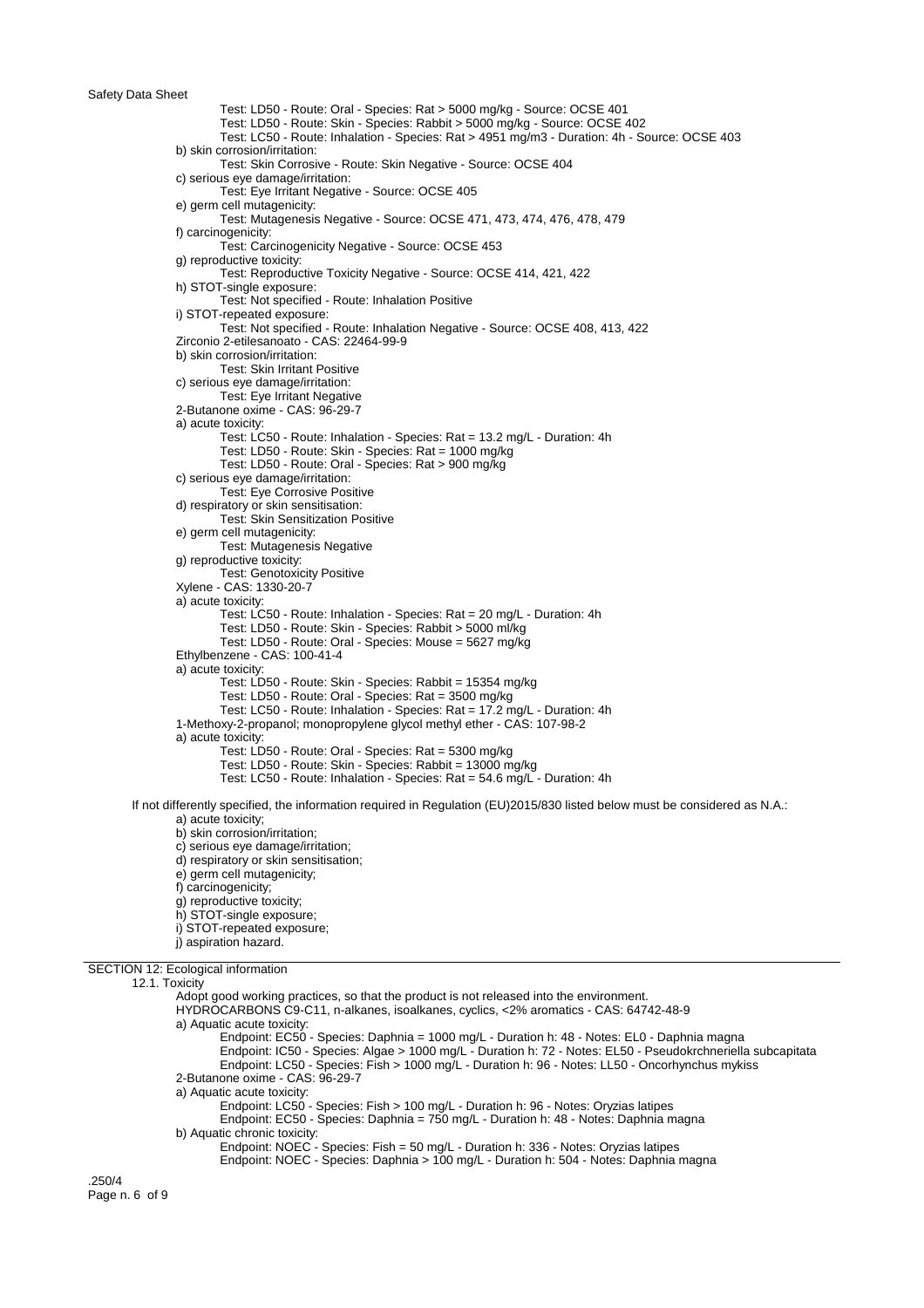| Salety Data Sheet                                                                                  |                                                                                                                                                                                                                                                                                        |
|----------------------------------------------------------------------------------------------------|----------------------------------------------------------------------------------------------------------------------------------------------------------------------------------------------------------------------------------------------------------------------------------------|
| Xylene - CAS: 1330-20-7                                                                            | Endpoint: NOEC - Species: Algae = 2.56 mg/L - Duration h: 72 - Notes: Algae                                                                                                                                                                                                            |
| a) Aquatic acute toxicity:                                                                         | Endpoint: EC50 - Species: Daphnia = 1 mg/L - Duration h: 24 - Notes: Daphnia magna<br>Endpoint: ErC50 - Species: Algae = 4.36 mg/L - Duration h: 73 - Notes: Pseudkirchneriella subcapitata<br>Endpoint: LC50 - Species: Fish = 2.6 mg/L - Duration h: 96 - Notes: Oncorhynchus mykiss |
| a) Aquatic acute toxicity:                                                                         | 1-Methoxy-2-propanol; monopropylene glycol methyl ether - CAS: 107-98-2                                                                                                                                                                                                                |
|                                                                                                    | Endpoint: EC50 - Species: Fish > 100 mg/L - Duration h: 96                                                                                                                                                                                                                             |
|                                                                                                    | Endpoint: EC50 - Species: Algae > 1000 mg/L - Duration h: 72<br>Endpoint: EC50 - Species: Daphnia > 500 mg/L - Duration h: 48                                                                                                                                                          |
| 12.2. Persistence and degradability                                                                | HYDROCARBONS C9-C11, n-alkanes, isoalkanes, cyclics, <2% aromatics - CAS: 64742-48-9                                                                                                                                                                                                   |
| Notes: Data not available                                                                          | Biodegradability: Readily biodegradable - Test: Data not available - Duration: 672h - %: Data not available -<br>1-Methoxy-2-propanol; monopropylene glycol methyl ether - CAS: 107-98-2                                                                                               |
| available - Notes: Data not available                                                              | Biodegradability: Readily biodegradable - Test: Data not available - Duration: Data not available - %: Data not                                                                                                                                                                        |
| 12.3. Bioaccumulative potential<br>2-Butanone oxime - CAS: 96-29-7                                 |                                                                                                                                                                                                                                                                                        |
|                                                                                                    | Bioaccumulation: Not bioaccumulative - Test: BCF - Bioconcentrantion factor 0.6 - Duration: Data not available -                                                                                                                                                                       |
| Notes: exposed MEKO 2mg/l                                                                          | 1-Methoxy-2-propanol; monopropylene glycol methyl ether - CAS: 107-98-2                                                                                                                                                                                                                |
| available                                                                                          | Bioaccumulation: Not bioaccumulative - Test: log Kow 0.8 - Duration: Data not available - Notes: Data not                                                                                                                                                                              |
| 12.4. Mobility in soil<br>Data not available                                                       |                                                                                                                                                                                                                                                                                        |
| 12.5. Results of PBT and vPvB assessment                                                           |                                                                                                                                                                                                                                                                                        |
| vPvB Substances: None - PBT Substances: None<br>12.6. Other adverse effects                        |                                                                                                                                                                                                                                                                                        |
| None                                                                                               |                                                                                                                                                                                                                                                                                        |
| SECTION 13: Disposal considerations<br>13.1. Waste treatment methods                               |                                                                                                                                                                                                                                                                                        |
|                                                                                                    | Recover, if possible. Send to authorised disposal plants or for incineration under controlled conditions. In so doing,                                                                                                                                                                 |
| comply with the local and national regulations currently in force.                                 |                                                                                                                                                                                                                                                                                        |
| Waste should not be disposed of by release to sewers.                                              |                                                                                                                                                                                                                                                                                        |
|                                                                                                    | Contaminated packaging thinners and cleaning diluents must be landfilled.                                                                                                                                                                                                              |
| SECTION 14: Transport information                                                                  |                                                                                                                                                                                                                                                                                        |
| 14.1. UN number<br>ADR-UN number:                                                                  | <b>UN 1263</b>                                                                                                                                                                                                                                                                         |
| 14.2. UN proper shipping name                                                                      |                                                                                                                                                                                                                                                                                        |
| ADR-Shipping Name:                                                                                 | Paint                                                                                                                                                                                                                                                                                  |
| 14.3. Transport hazard class(es)<br>ADR-Class:                                                     | 3                                                                                                                                                                                                                                                                                      |
| 14.4. Packing group                                                                                |                                                                                                                                                                                                                                                                                        |
| ADR-Packing Group:                                                                                 | Ш                                                                                                                                                                                                                                                                                      |
| 14.5. Environmental hazards<br><b>ADR-Enviromental Pollutant:</b>                                  | No                                                                                                                                                                                                                                                                                     |
| 14.6. Special precautions for user                                                                 |                                                                                                                                                                                                                                                                                        |
| <b>ADR-Tunnel Restriction Code:</b>                                                                | D/E                                                                                                                                                                                                                                                                                    |
| 14.7. Transport in bulk according to Annex II of Marpol and the IBC Code<br>Data not available     |                                                                                                                                                                                                                                                                                        |
| SECTION 15: Regulatory information                                                                 |                                                                                                                                                                                                                                                                                        |
|                                                                                                    | 15.1. Safety, health and environmental regulations/legislation specific for the substance or mixture                                                                                                                                                                                   |
| Regulation (EU) No 528/2012 and subsequent amendments.                                             | DIR.2004/42/CE. Subcategory i Type BS limit COV 500 g/l. Contained in product < 500 g/l.                                                                                                                                                                                               |
| Dir. 98/24/EC (Risks related to chemical agents at work).                                          |                                                                                                                                                                                                                                                                                        |
| 2009/161/UE.                                                                                       | Directive 2000/39/CE (Occupational exposure limit values) and subsequent modifications: 2004/37/CE, 2006/15/CE and                                                                                                                                                                     |
| Regulation (EC) n. 1907/2006 (REACH)                                                               |                                                                                                                                                                                                                                                                                        |
| Regulation (EC) n. 1272/2008 (CLP)<br>Regulation (EC) n. 790/2009 (ATP 1 CLP) and (EU) n. 758/2013 |                                                                                                                                                                                                                                                                                        |
| Regulation (EU) 2015/830<br>Regulation (EU) n. 286/2011 (ATP 2 CLP)                                |                                                                                                                                                                                                                                                                                        |
| Regulation (EU) n. 618/2012 (ATP 3 CLP)                                                            |                                                                                                                                                                                                                                                                                        |
| Regulation (EU) n. 487/2013 (ATP 4 CLP)                                                            |                                                                                                                                                                                                                                                                                        |
| Regulation (EU) n. 944/2013 (ATP 5 CLP)<br>Regulation (EU) n. 605/2014 (ATP 6 CLP)                 |                                                                                                                                                                                                                                                                                        |
|                                                                                                    | Restrictions related to the product or the substances contained according to Annex XVII Regulation (EC) 1907/2006 (REACH)                                                                                                                                                              |
| and subsequent modifications:<br>None                                                              |                                                                                                                                                                                                                                                                                        |
|                                                                                                    |                                                                                                                                                                                                                                                                                        |

Where applicable, refer to the following regulatory provisions :

Directive 2003/105/CE ('Activities linked to risks of serious accidents') and subsequent amendments. Regulation (EC) nr 648/2004 (detergents).

.250/4 Page n. 7 of 9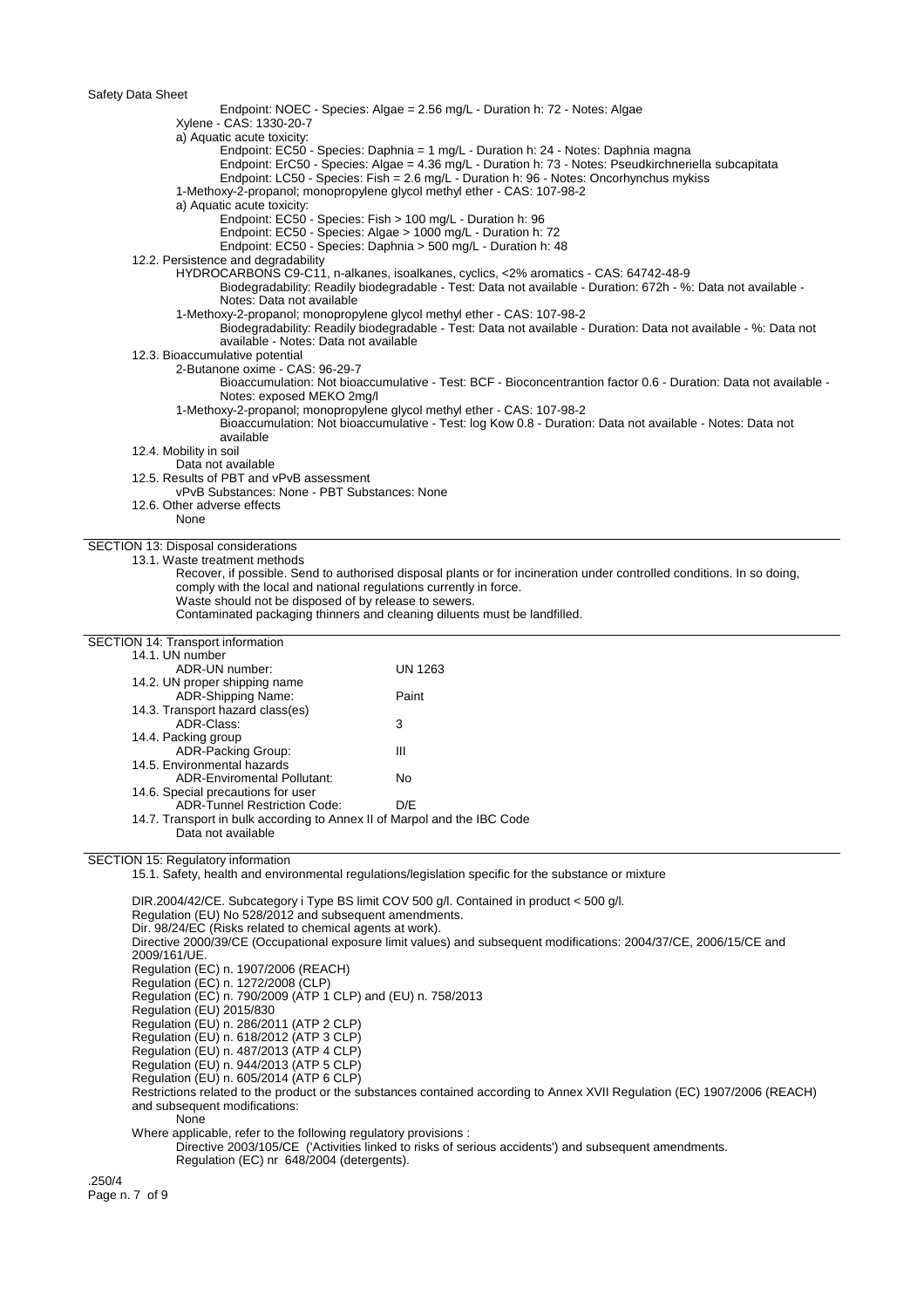1999/13/EC (VOC directive)

Provisions related to directive EU 2012/18 (Seveso III):

- Data not available 15.2. Chemical safety assessment
	- No

SECTION 16: Other information

Full text of phrases referred to in Section 3:

- H226 Flammable liquid and vapour.
- H304 May be fatal if swallowed and enters airways.
- H336 May cause drowsiness or dizziness.
- EUH066 Repeated exposure may cause skin dryness or cracking.
- H361 Suspected of damaging fertility or the unborn child if inhaled and in contact with skin.
- H351 Suspected of causing cancer.
- H318 Causes serious eye damage.
- H317 May cause an allergic skin reaction.
- H312 Harmful in contact with skin.
- H373 May cause damage to organs through prolonged or repeated exposure.
- H315 Causes skin irritation.
- H319 Causes serious eye irritation.
- H332 Harmful if inhaled.
- H335 May cause respiratory irritation.
- H225 Highly flammable liquid and vapour.
- H400 Very toxic to aquatic life.
- H412 Harmful to aquatic life with long lasting effects.
- H361 Suspected of damaging fertility or the unborn child in contact with skin and if swallowed.
- H410 Very toxic to aquatic life with long lasting effects.
- H302 Harmful if swallowed.

Paragraphs modified from the previous revision:

SECTION 2: Hazards identification

- SECTION 3: Composition/information on ingredients
- SECTION 5: Firefighting measures
- SECTION 6: Accidental release measures
- SECTION 8: Exposure controls/personal protection
- SECTION 15: Regulatory information

This document was prepared by a competent person who has received appropriate training.

Main bibliographic sources:

- The ECHA database on registered substances.
- ESIS- European chemical Substances Information System.
- eChemPortal- the global portal to Information on Chemical Substance.
- GESTIS substance database.
- Insert further consulted bibliography

The information contained herein is based on our state of knowledge at the above-specified date. It refers solely to the product indicated and constitutes no guarantee of particular quality.

It is the duty of the user to ensure that this information is appropriate and complete with respect to the specific use intended. This MSDS cancels and replaces any preceding release.

Legend of acronyms and abbreviations used in the safety data sheet:

| European Agreement concerning the International Carriage of Dangerous Goods by Road.                 |
|------------------------------------------------------------------------------------------------------|
| Chemical Abstracts Service (division of the American Chemical Society).                              |
| Classification, Labeling, Packaging.                                                                 |
| Derived No Effect Level.                                                                             |
| Median effective concentration expected to produce a certain effect in 50% of test<br>organisms      |
| European Chemicals Agency                                                                            |
| European Inventory of Existing Commercial Chemical Substances                                        |
| European List of notified Chemical Substances                                                        |
| Globally Harmonized System of Classification and Labeling of Chemicals.                              |
| International Air Transport Association.                                                             |
| Dangerous Goods Regulation by the "International Air Transport Association" (IATA).                  |
| International Civil Aviation Organization.                                                           |
| Technical Instructions by the "International Civil Aviation Organization" (ICAO).                    |
| Half maximal inhibitory concentration.                                                               |
| International Maritime Code for Dangerous Goods.                                                     |
| International Nomenclature of Cosmetic Ingredients.                                                  |
| Lethal concentration, for 50 percent of test population.                                             |
| Lethal dose, for 50 percent of test population.                                                      |
| Long-term exposure.                                                                                  |
| No Observed Effect Concentration                                                                     |
| EINECS and ELINCS Number                                                                             |
| Substance with a Union workplace exposure limit.                                                     |
| Persistent, Bioaccumulative and Toxic substance                                                      |
| Predicted No Effect Concentration.                                                                   |
| Regulation (EC) No 1907/2006 Registration, Evaluation, Authorisation and Restriction of<br>Chemicals |
| Regulation Concerning the International Transport of Dangerous Goods by Rail.                        |
|                                                                                                      |